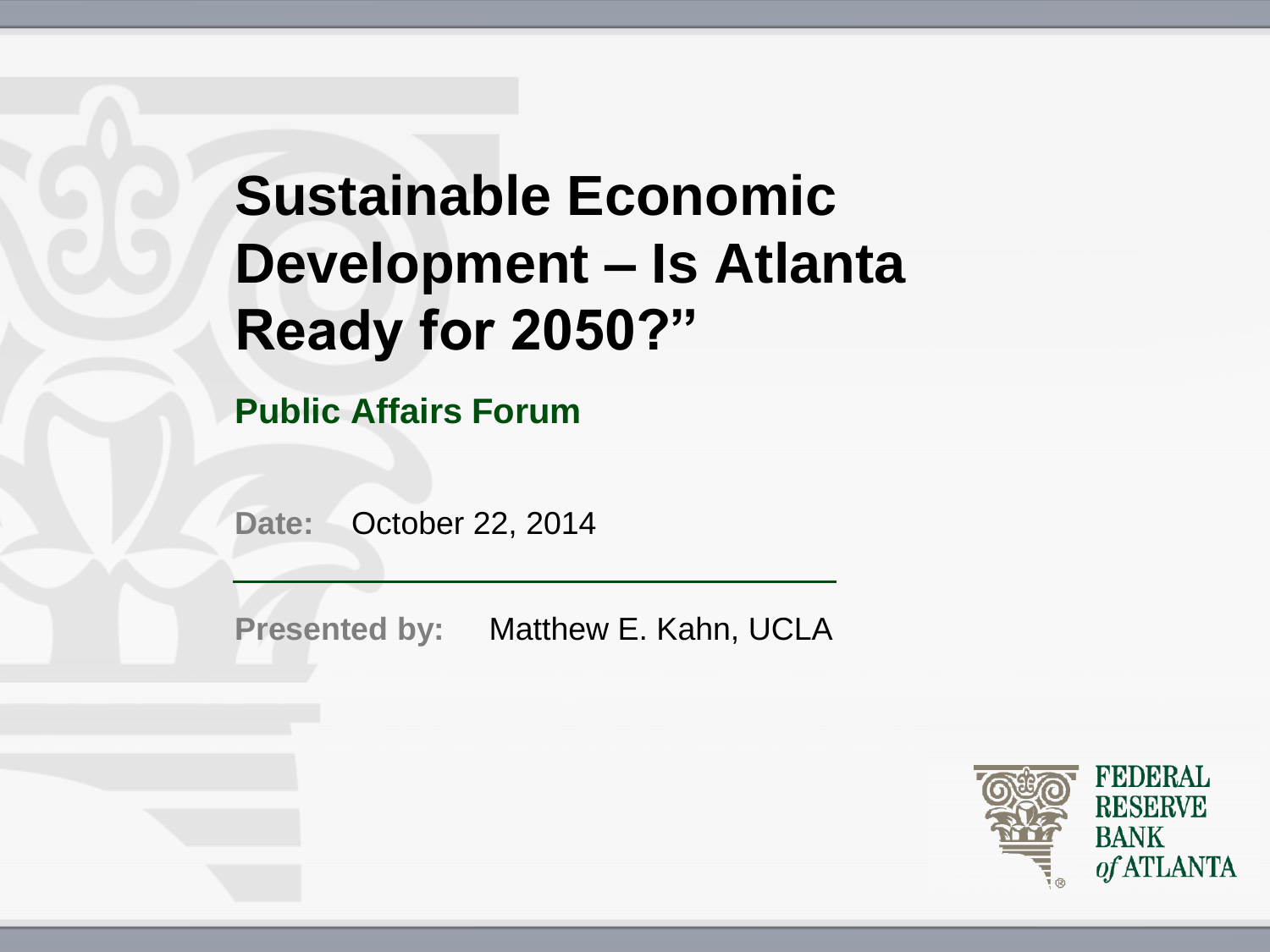#### THE "GOLDEN GOOSE"?

- **Those cities that can attract, retain and "grow" their own skilled have a bright future**
- **My New York City in the 1970s vs. New York City today**
- **Some argue that quality of life is "too good" in Manhattan today such that it is unaffordable.**
- **Cities compete against each other as footloose people and firms move across cities**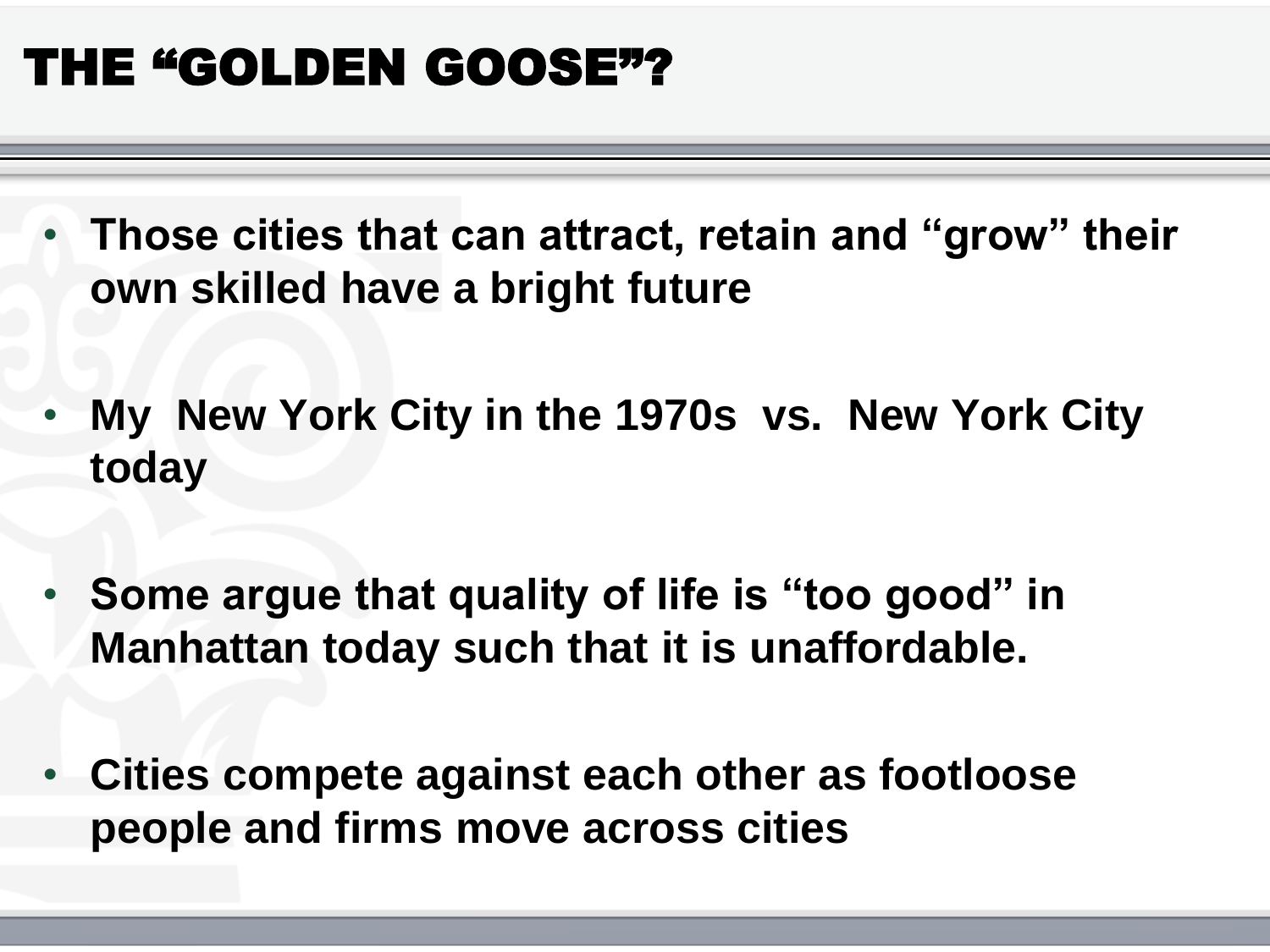# THE FUTURE OF ATLANTA?

- **How will Atlanta compete against other top tier cities over the next 35 years?**
- **What is Atlanta's edge? Which cities does it compete with?**
- **What challenges does it face?**
- **Both property owners and anyone concerned about the next generation should care!**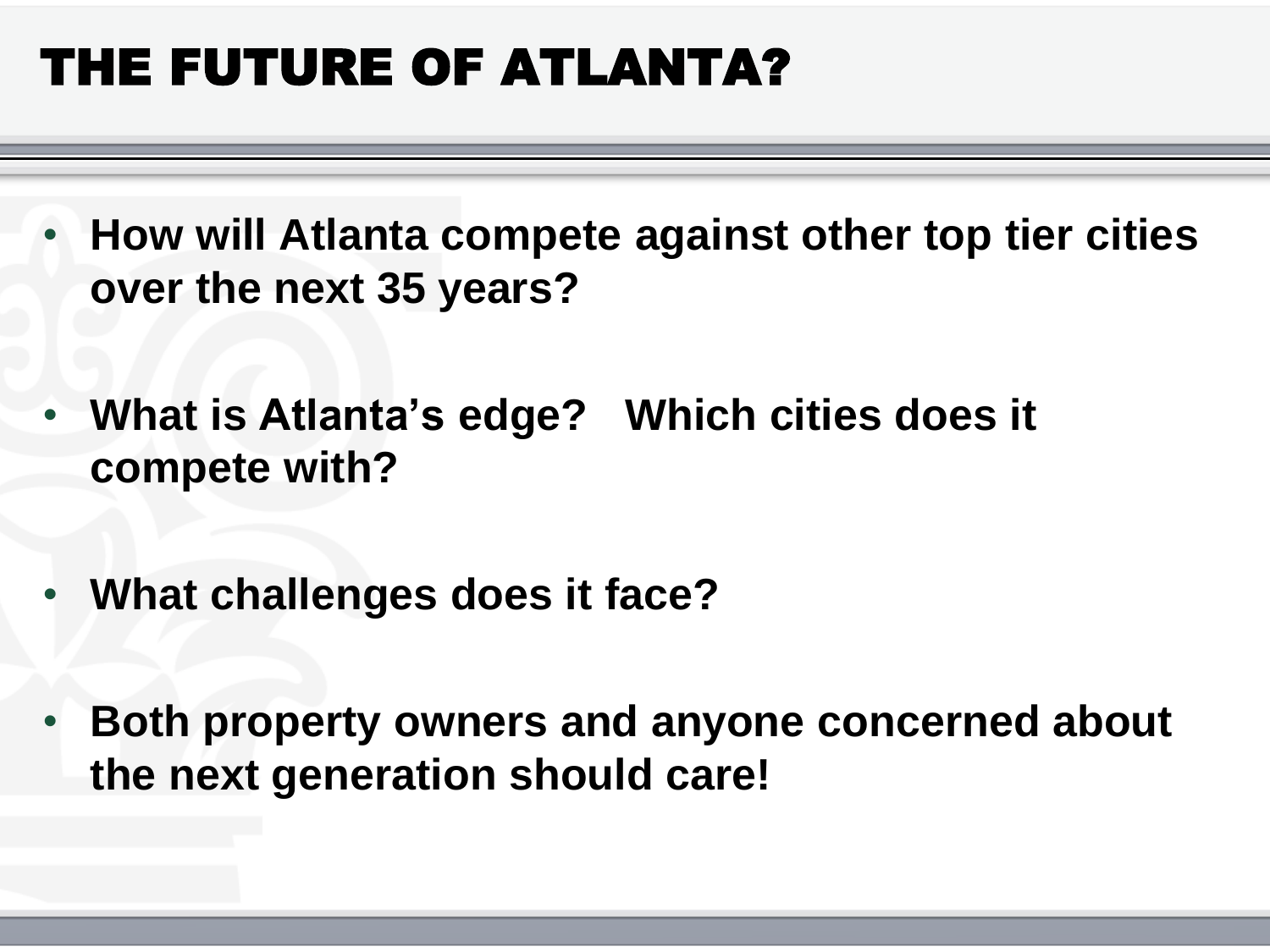# A CURRENT "TOP TEN" LIST

**Source: [http://atlanta.about.com/od/newcomersguide/tp/10-Great-](http://atlanta.about.com/od/newcomersguide/tp/10-Great-Things-About-Atlanta.htm)[Things-About-Atlanta.htm](http://atlanta.about.com/od/newcomersguide/tp/10-Great-Things-About-Atlanta.htm)**

- **1. The Weather**
- **2. The Airport**
- **3. The Cost of Living**
- **4. Big City Culture**
- **5. Career Opportunities**
- **6. The Restaurant Scene**
- **7. The Neighborhoods**
- **8. MARTA**
- **9. Nature**
- **10. Southern Hospitality**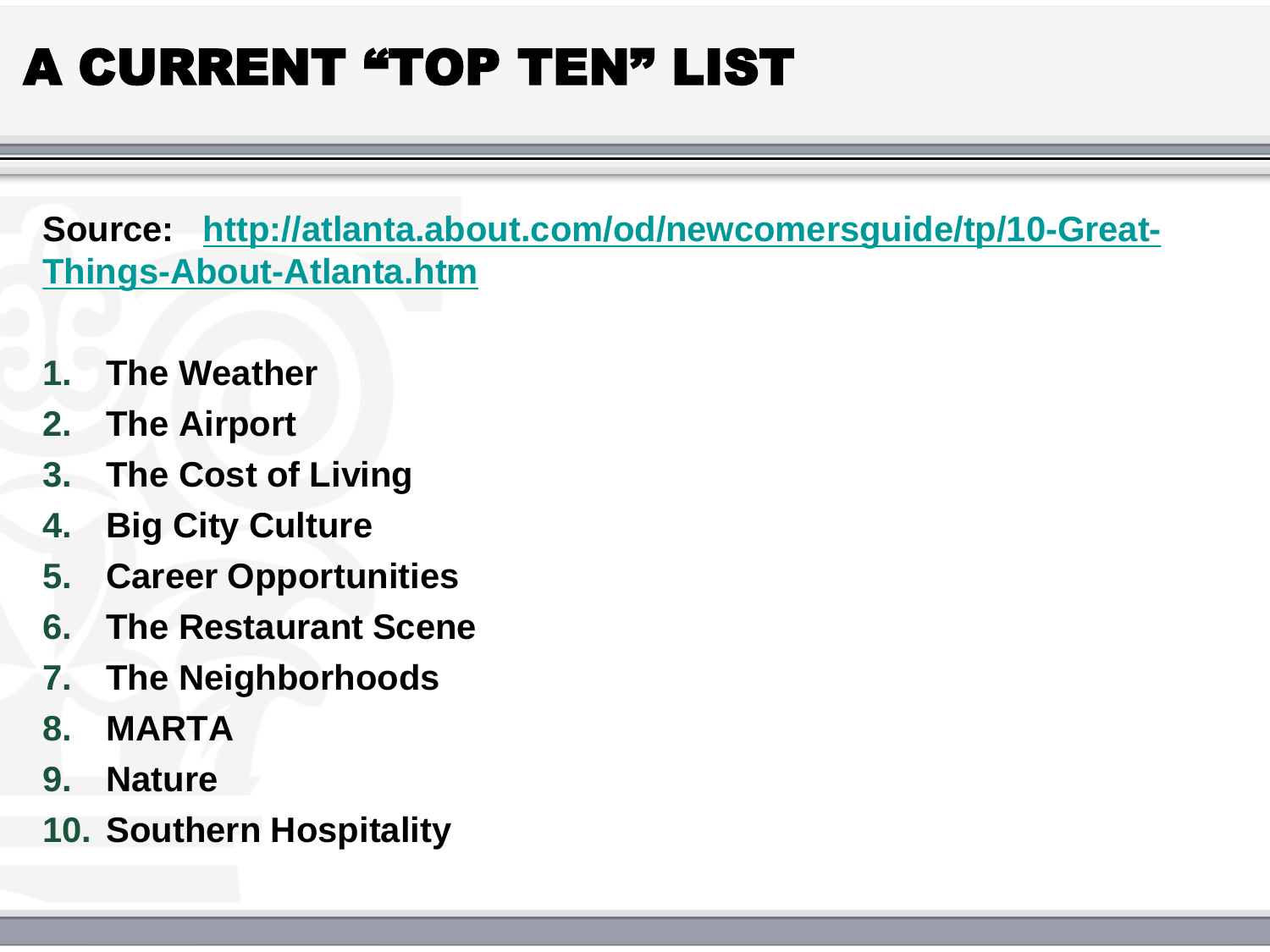### HOW WILL THIS "TOP 10" EVOLVE OVER THE DECADES?

- **1. Climate change and southern cities and adaptation to further heat and storm challenges**
- **2. Declining center city crime between 2002 and 2012, will this trend continue?**
- **3. Poverty rate in the City of Atlanta in 2010 was 24.3% while it was 17.4% in Georgia**

**[\(http://quickfacts.census.gov/qfd/states/13/1304000.html](http://quickfacts.census.gov/qfd/states/13/1304000.html))**

• *This suggests that Atlanta can do better in investing in the next generation's human capital*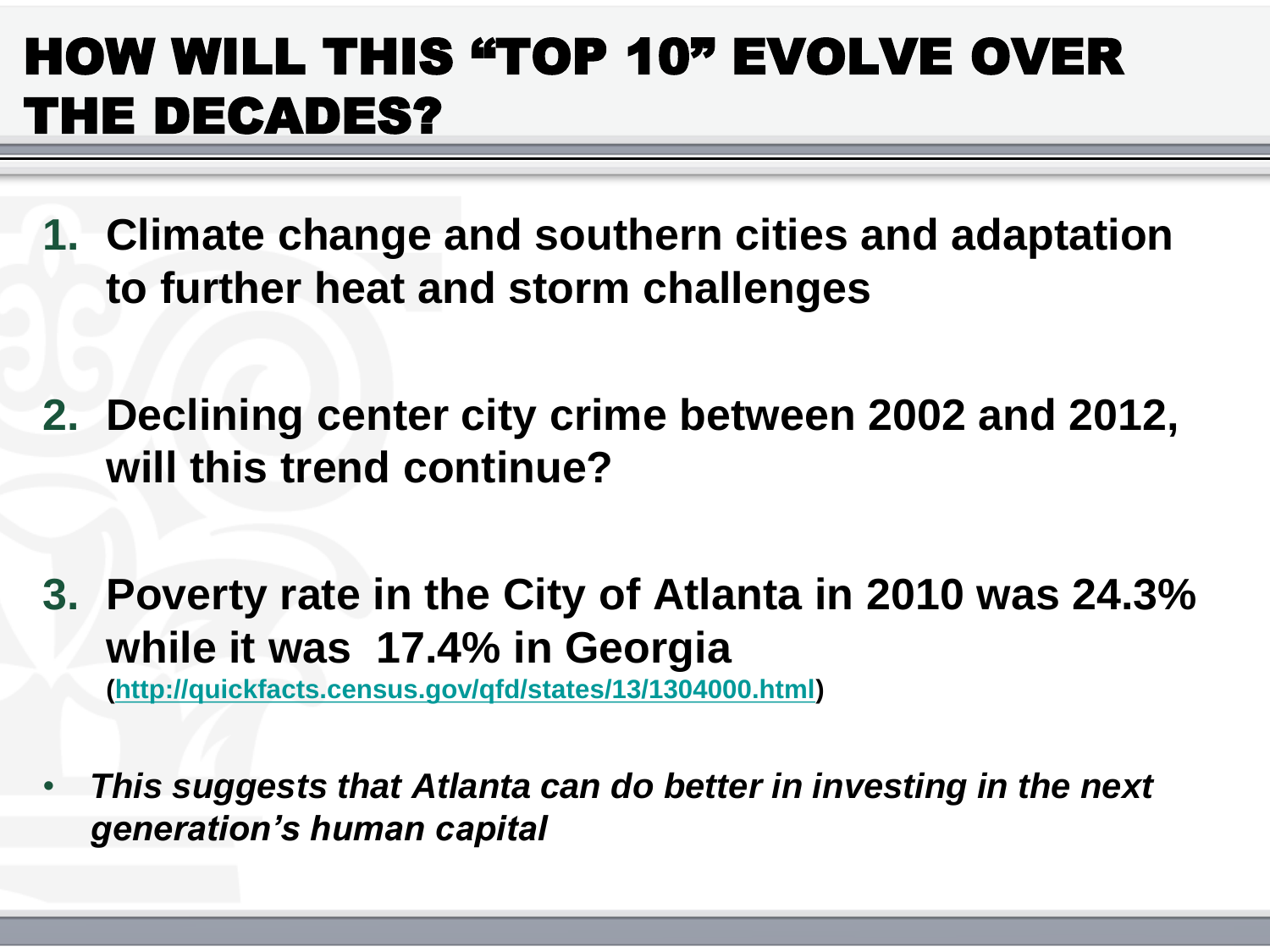#### 1991 NOBEL LAUREATE GARY BECKER AT THE PLATE (WITH ME ON THE RIGHT!)

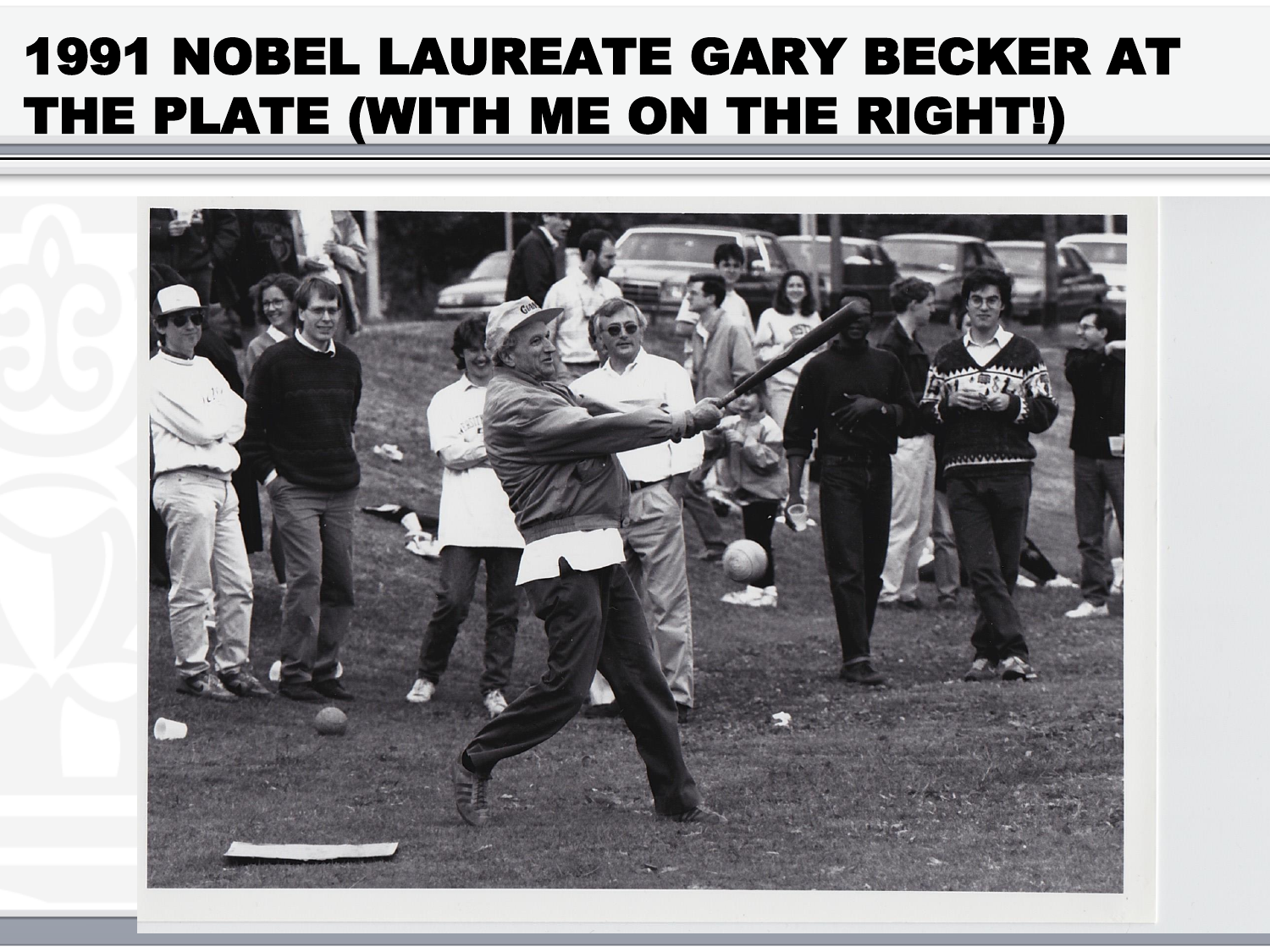#### 2000 NOBEL LAUREATE JAMES HECKMAN OF THE UNIVERSITY OF CHICAGO



Ī

See [www.heckmanequation.org](http://www.heckmanequation.org/)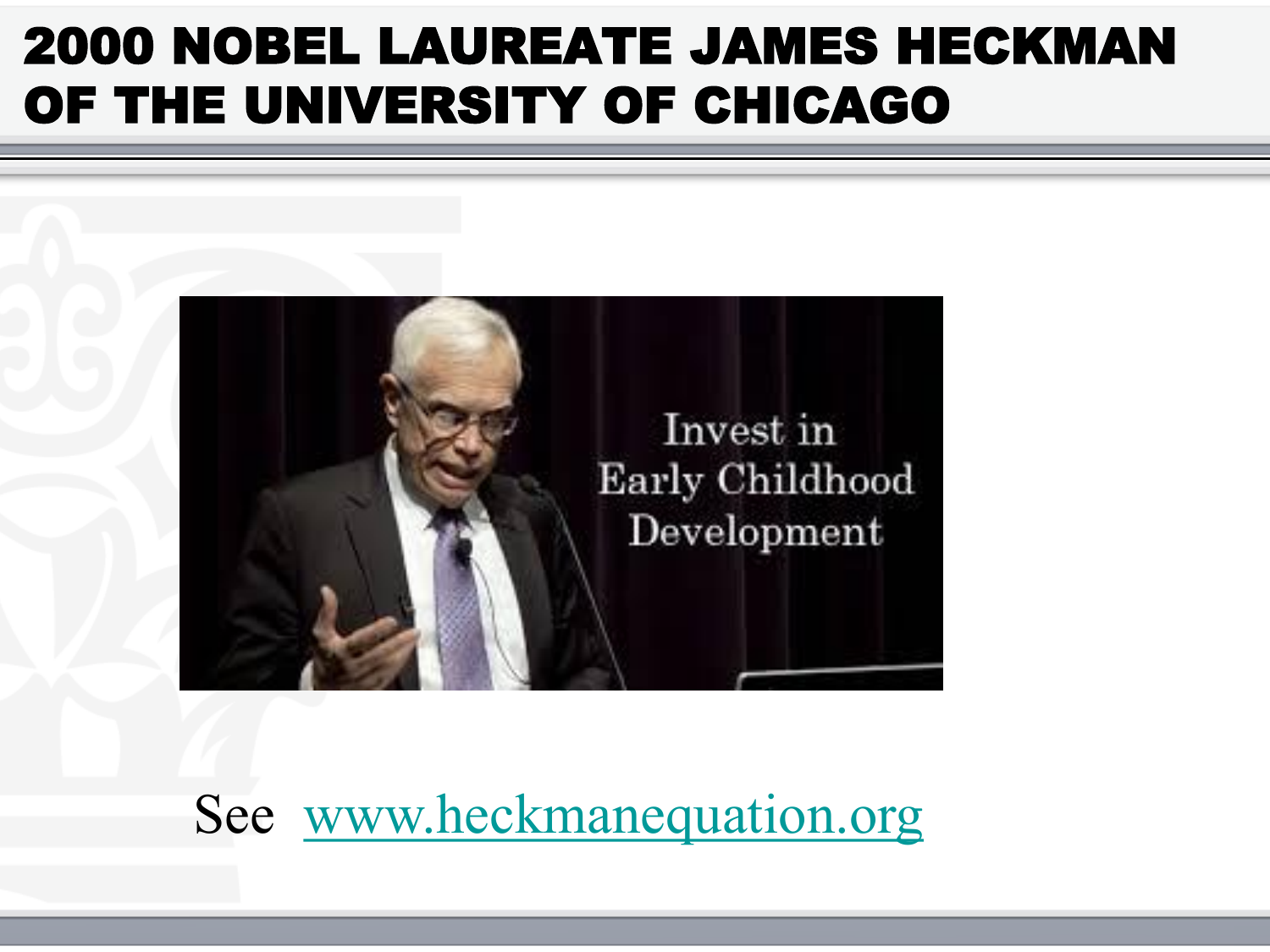#### % OF KIDS BY STATE AND YEAR IN PRE-K EDUCATION

|      |                | Georgia Georgia | <b>Illinois</b> | <b>Illinois</b> |
|------|----------------|-----------------|-----------------|-----------------|
| Year | 3 Year<br>Olds | 4 Year<br>Olds  | 3 Year<br>Olds  | 4 Year<br>Olds  |
| 2002 | $0\%$          | 53.4%           | 7.6%            | 22.0%           |
| 2012 | $0\%$          | 58.7%           | 20.0%           | $27.7\%$        |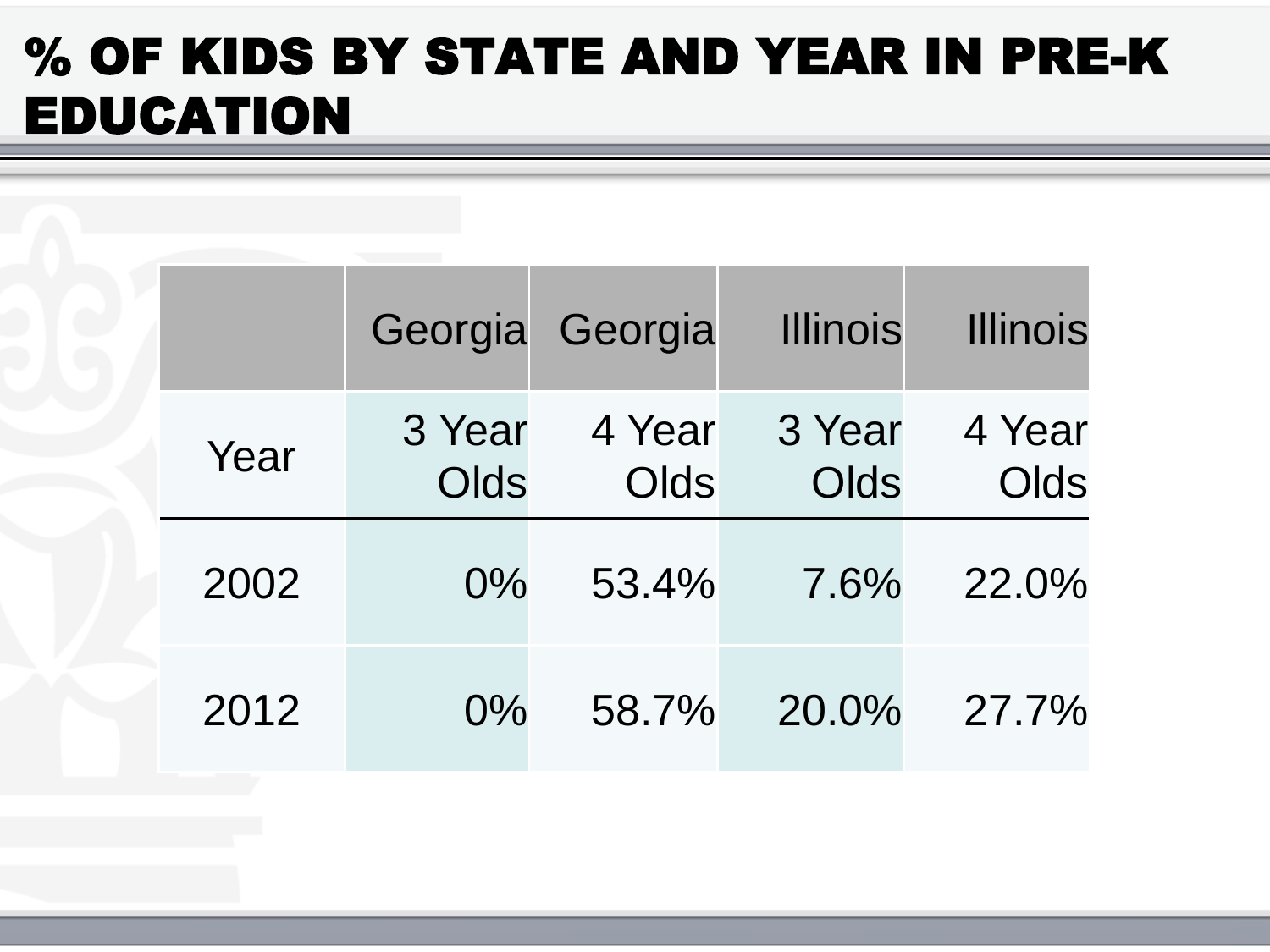# ATLANTA AND UPWARD MOBILITY?

**[http://www.nytimes.com/2013/07/22/business/in-climbing-income](http://www.nytimes.com/2013/07/22/business/in-climbing-income-ladder-location-matters.html?pagewanted=all&_r=0)[ladder-location-matters.html?pagewanted=all&\\_r=0](http://www.nytimes.com/2013/07/22/business/in-climbing-income-ladder-location-matters.html?pagewanted=all&_r=0)**

#### **Atlanta features less upward mobility than other cities**

Chetty, Raj, Nathaniel Hendren, Patrick Kline, and Emmanuel Saez. *Where is the Land of Opportunity? The Geography of Intergenerational Mobility in the United States*. No. w19843. National Bureau of Economic Research, 2014.

**Why?**